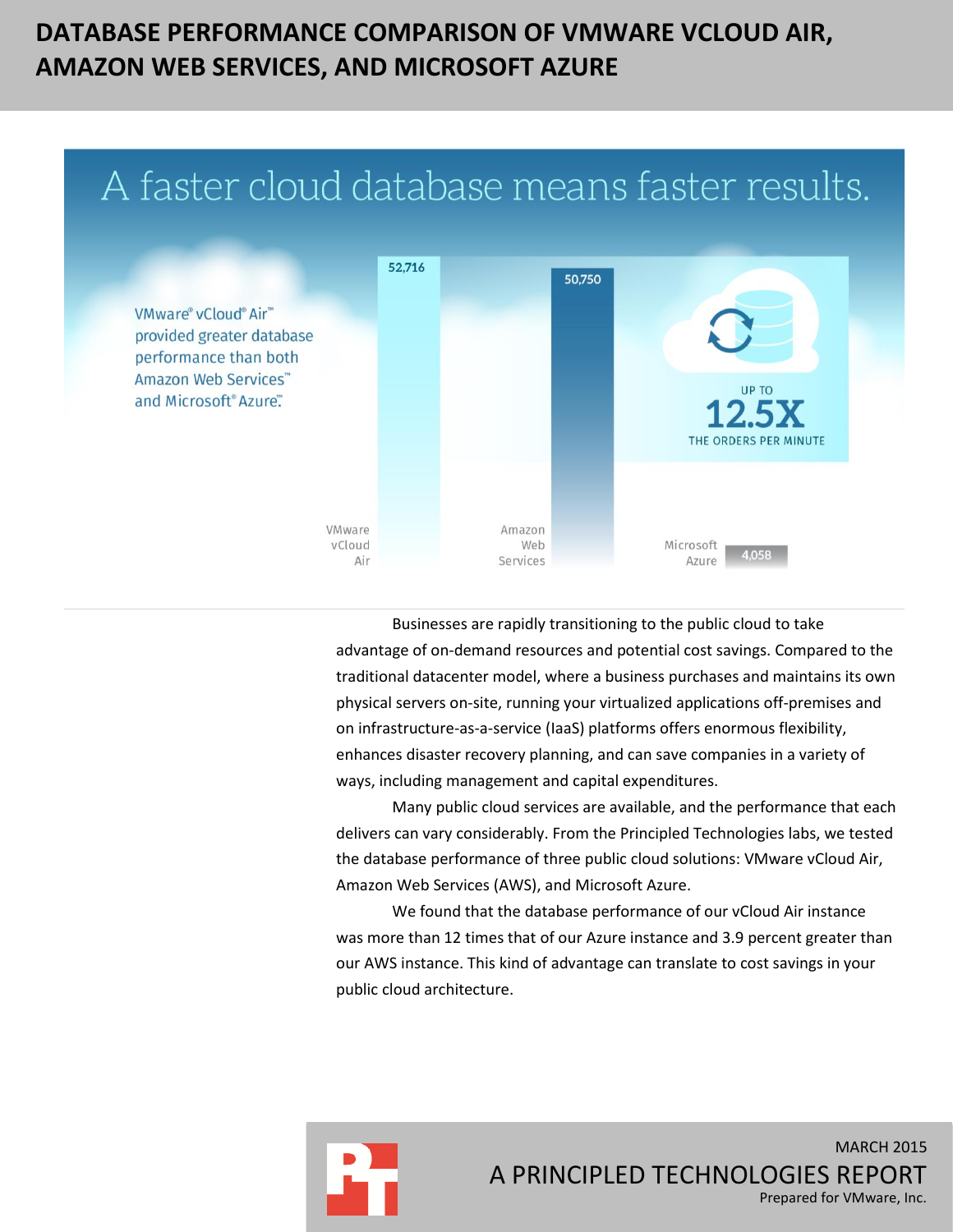### **THE POWER OF THE CLOUD**

Businesses moving their computing to the cloud gain efficiency, cut up-front expenses, and enjoy a number of other advantages. It is the rare business in which computing needs remain constant—demand on servers can fluctuate seasonally, as companies grow, in response to special events, and due to countless other factors. Regardless of the reason, IaaS allows a company to immediately expand and contract their compute and storage resources to meet the needs of any particular moment. This responsiveness means that the company saves money by expanding server resources only when demand requires, not weeks or months or years before. More importantly, this responsiveness means employees, customers, and other users are taken care of right away. The company is able to respond to business needs more quickly and deliver resources more nimbly.

The public cloud is an ideal destination for multi-tier web stacks where spinning up additional VMs can help scale out the load and immediately increase capacity. For web servers and other lightweight server functions that are not as performance-bound, the performance of a few VMs might not be critical. However, the scale, agility, and cost model provided by public cloud computing can also be beneficial to performancesensitive workloads such as the database tier; database servers tend to tax storage, memory, and compute resources, and are fundamental building blocks to most applications.

### **COMPARING DATABASE PERFORMANCE**

We used a benchmarking tool to compare the performance of a SQL Server<sup>®</sup> database configuration on the three cloud services we tested—VMware vCloud Air, Amazon Web Services, and Microsoft Azure.<sup>1</sup>

We began by subscribing to the three services and then setting up comparable configurations. To make sure we were comparing apples to apples, on all three vendors we selected an instance with SQL Server included. We used instances with eight vCPUs and amounts of memory that were as similar as possible. (For detailed system configuration information and test methodology, se[e Appendix A.](#page-4-0))

For testing, we attached a second disk to the instance to hold the database. Both vCloud Air and AWS allowed us to attach an SSD volume as the second disk, but Azure did not at the time of testing. Azure does offer an SSD volume with the instance, but it is temporary storage that is cleared during a reboot. We didn't use this temporary storage because we believe that typical users would not put their databases on temporary storage.

 $\overline{\phantom{a}}$ 

<sup>&</sup>lt;sup>1</sup> Note: We performed the testing in March 2015.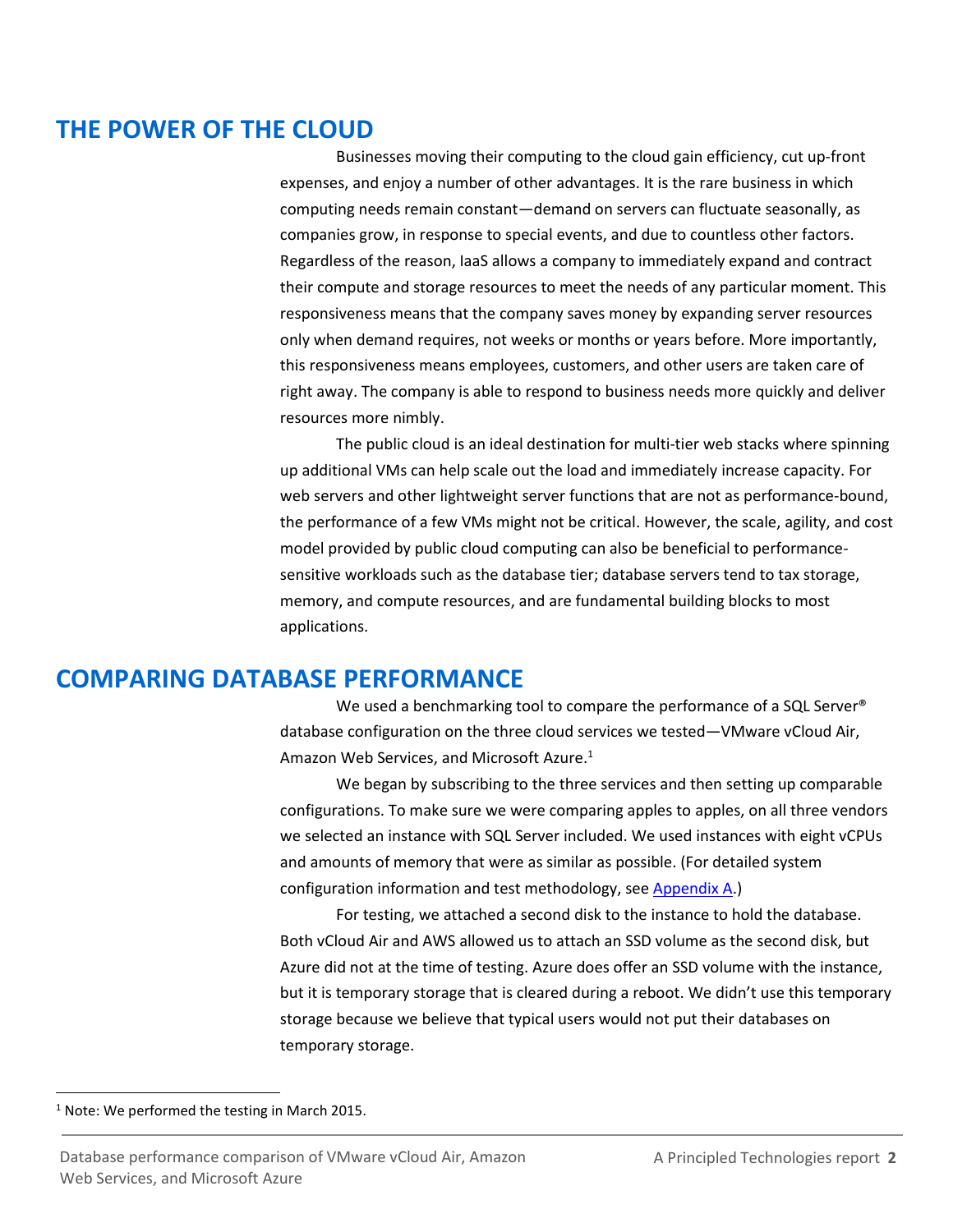The tool we used, DVD Store Version 2.1, reports database performance using a metric of orders per minute (OPM). As Figure 1 shows, the number of OPM the vCloud Air solution performed exceeded that of the other two cloud solutions. It delivered 1,966 more OPM than AWS, an increase of 3.9 percent. It outperformed the Microsoft Azure solution by a whopping 48,658 OPM, achieving more than 12 times the performance.



**Figure 1: The VMware vCloud Air solution delivered database performance better than that of the AWS solution and dramatically better than that of the Microsoft Azure solution.**

> With a solution that handles more orders per minute, the applications and users that rely on databases get their needs met more quickly, and spend less time waiting. You can support more database operations with fewer database instances, which can add up to savings.

### **WHAT WE TESTED**

#### **About VMware vCloud Air**

According to VMware, "vCloud Air, built on VMware vSphere®, quickly and seamlessly extends your data center into the cloud using the tools and processes you already have." It is available in three service offerings: OnDemand, Dedicated Cloud, and the Virtual Private Cloud, and it offers two tiers of block-level storage: Standard and SSD-Accelerated. We tested a Dedicated Cloud with SSD-Accelerated storage. For more information about VMware vCloud Air, see

[www.vmware.com/products/vcloud-hybrid-service/.](http://www.vmware.com/products/vcloud-hybrid-service/)

#### **About Amazon Web Services**

According to Amazon, "Amazon Web Services provides a variety of cloud-based computing services including a wide selection of compute instances which can scale up and down automatically to meet the needs of your application, a managed load balancing service as well as fully managed desktops in the cloud."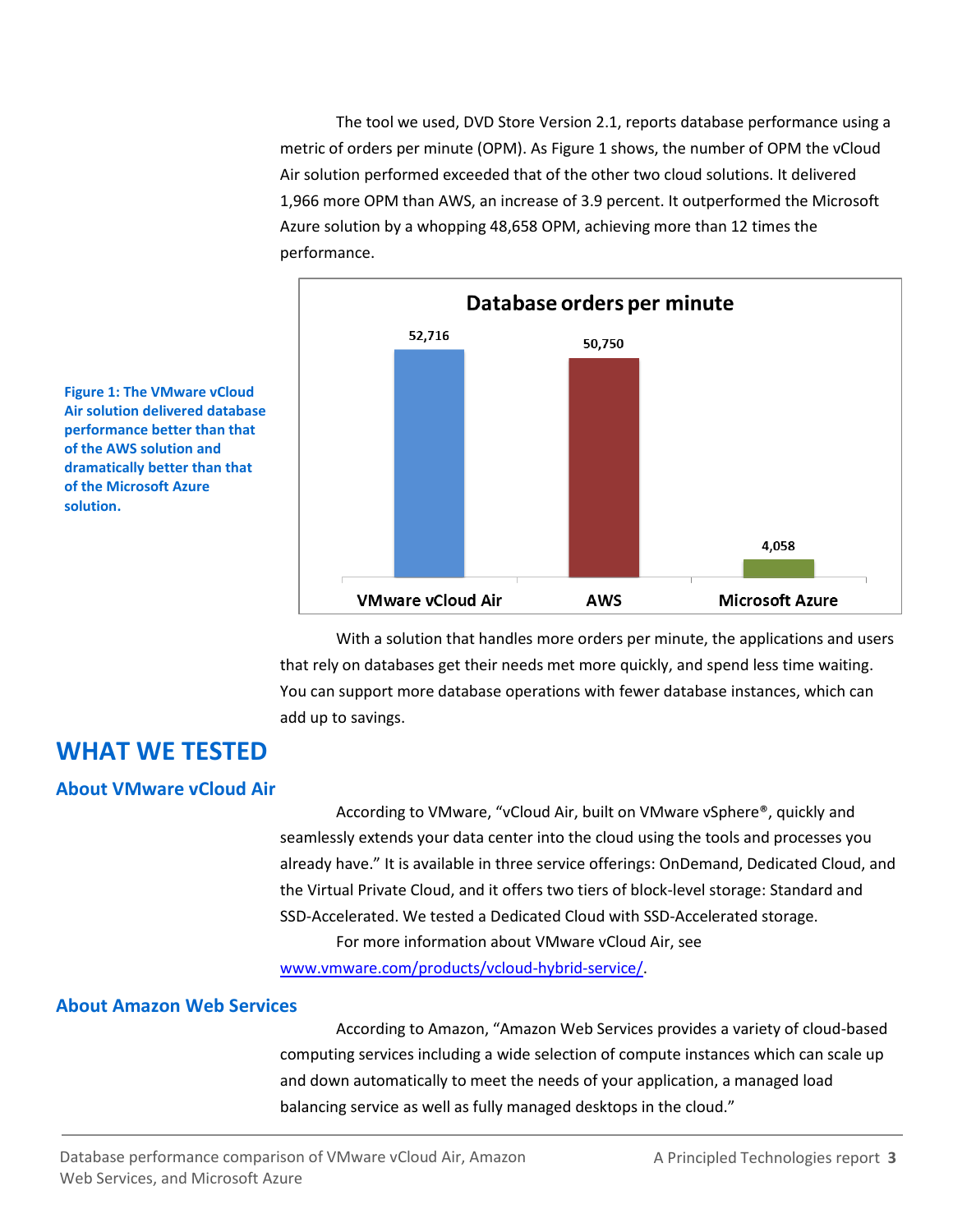AWS offers persistent block-level storage through EBS. There are actually three different configurations for EBS: EBS General Purpose (SSD) volumes, EBS Provisioned IOPS (SSD) volumes, and EBS magnetic volumes. We conducted testing against the EBS General Purpose (SSD) volumes across three virtual machine sizes and used "EBS-Optimized" instances on the ones that supported it.

For more information about Amazon Web Services, se[e aws.amazon.com.](http://aws.amazon.com/)

#### **About Microsoft Azure**

According to Microsoft, "Azure is an open and flexible cloud platform that enables you to quickly build, deploy and manage applications across a global network of Microsoft-managed datacenters. You can build applications using any language, tool or framework. And you can integrate your public cloud applications with your existing IT environment."

For more information about Microsoft Azure, se[e azure.microsoft.com.](http://azure.microsoft.com/)

#### **About our test tool, DVD Store Version 2.1**

To create our real-world ecommerce workload, we used the DVD Store Version 2.1 benchmarking tool. DS2 models an online DVD store, where customers log in, search for movies, and make purchases. DS2 reports these actions in orders per minute that the system could handle, to show what kind of performance you could expect for your customers. The DS2 workload also performs other actions, such as adding new customers, to exercise the wide range of database functions you would need to run your ecommerce environment.

For more details about the DS2 tool, see

[www.delltechcenter.com/page/DVD+Store.](http://www.delltechcenter.com/page/DVD+Store)

### **IN CONCLUSION**

Business computing is making its way to the cloud in a dramatic fashion. Selecting the correct cloud service provider is a pivotal decision that could have a significant effect on how much your company benefits from this move.

In our database testing, we found that our VMware vCloud Air instance performed dramatically better than the Azure instance, delivering more than 12 times as many orders per minute. The vCloud Air solution also delivered 3.9 percent greater performance than the AWS solution.

Choosing a cloud service that can deliver better database performance can allow you to make the most of your investment in the cloud platform.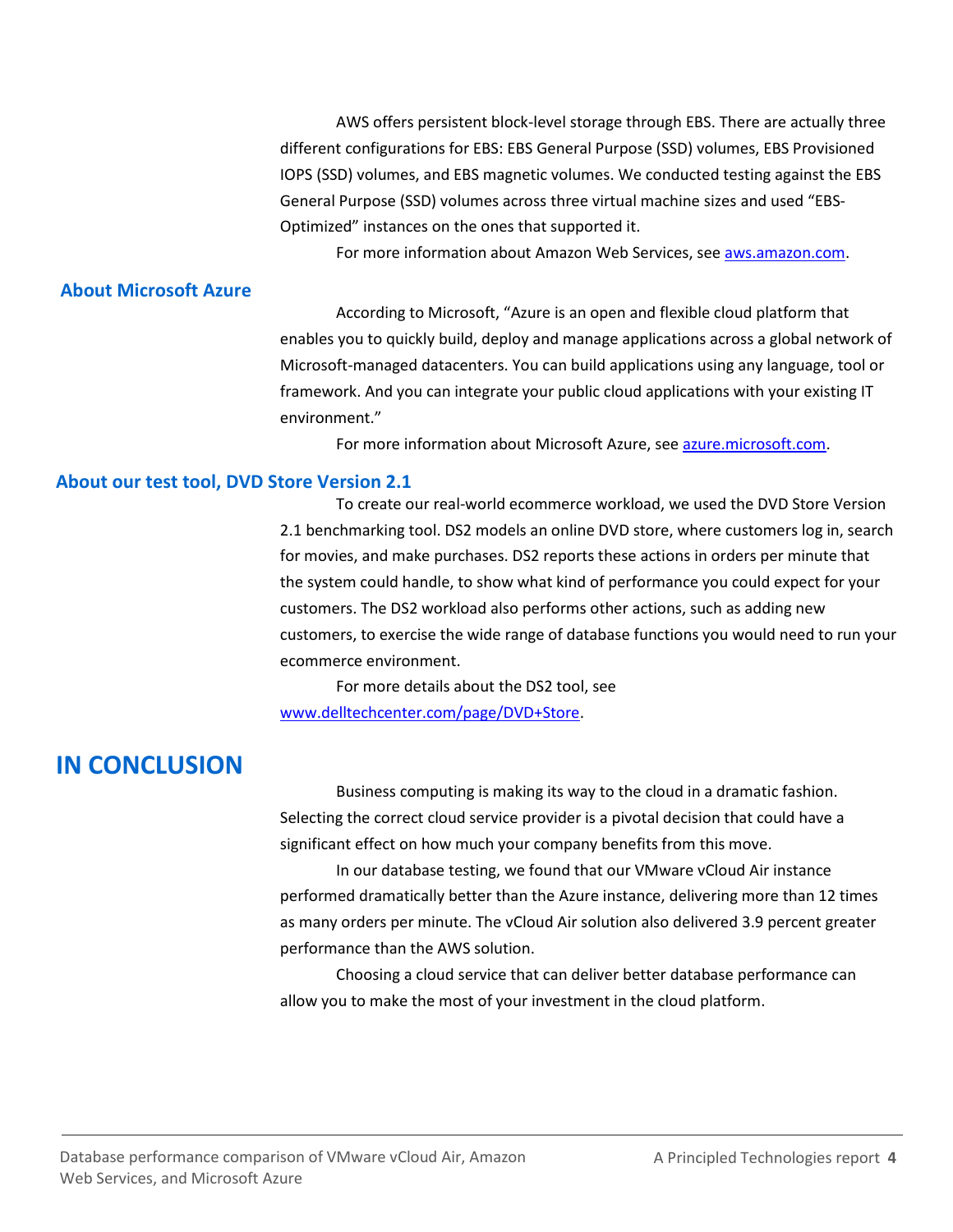## <span id="page-4-0"></span>**APPENDIX A – DETAILED TEST METHODOLOGY**

For testing, we selected three of the default Microsoft Server 2012 R2 with SQL Server 2012 instances from AWS and then configured similar instances with the same virtual processors and memory from VMware vCloud Air and Microsoft Azure. Note that Azure did not offer an instance with 30 GB of memory, so we used the closest available amount, 28 GB. For all three vendors, we used a 30GB root virtual disk and connected a second 120GB virtual disk against which to run the database. Figure 2 shows the configurations we used.

| <b>Compute instance</b> | <b>Virtual CPU</b> | <b>Memory (GB)</b> | <b>Attached storage (GB)</b> |
|-------------------------|--------------------|--------------------|------------------------------|
| vCloud Air              |                    | 30                 | 120                          |
| AWS m3.2xlarge          |                    | 30                 | 120                          |
| Azure D4                |                    | 28                 | 120                          |

**Figure 2: The three instance configurations we tested.**

#### **Configuring the database**

We generated the data using the Install.pl script included with DVD Store Version 2.1 (DS2), providing the parameters for our 40GB database size and the database platform we used. We ran the Install.pl script on a utility system running Linux® to generate the database schema.

After processing the data generation, we transferred the data files and schema creation files to a Windowsbased system running SQL Server. We built the 40GB database in SQL Server, and then performed a full backup, storing the backup file remotely for quick access. We used that backup file to restore the database when necessary.

The only modification we made to the schema creation scripts were the specified file sizes for our database. We explicitly set the file sizes higher than necessary to ensure that no file-growth activity would affect the outputs of the test. Other than this file size modification, we created and loaded the database in accordance to the DVD Store documentation. Specifically, we followed these steps:

- 1. We generated the data, and created the database and file structure using database creation scripts in the DS2 download. We made size modifications specific to our 40GB database, and made the appropriate changes to drive letters.
- 2. We transferred the files from our Linux data generation system to a Windows system running SQL Server.
- 3. We created database tables, stored procedures, and objects using the provided DVD Store scripts.
- 4. We set the database recovery model to bulk-logged to prevent excess logging.
- 5. We loaded the data we generated into the database. For data loading, we used the import wizard in SQL Server Management Studio. Where necessary, we retained options from the original scripts, such as Enable Identity Insert.
- 6. We created indices, full-text catalogs, primary keys, and foreign keys using the database-creation scripts.
- 7. We updated statistics on each table according to database-creation scripts, which sample 18 percent of the table data.
- 8. On the SQL Server instance, we created a ds2user SQL Server login using the following Transact SQL (TSQL) script:

```
USE [master]
GO
```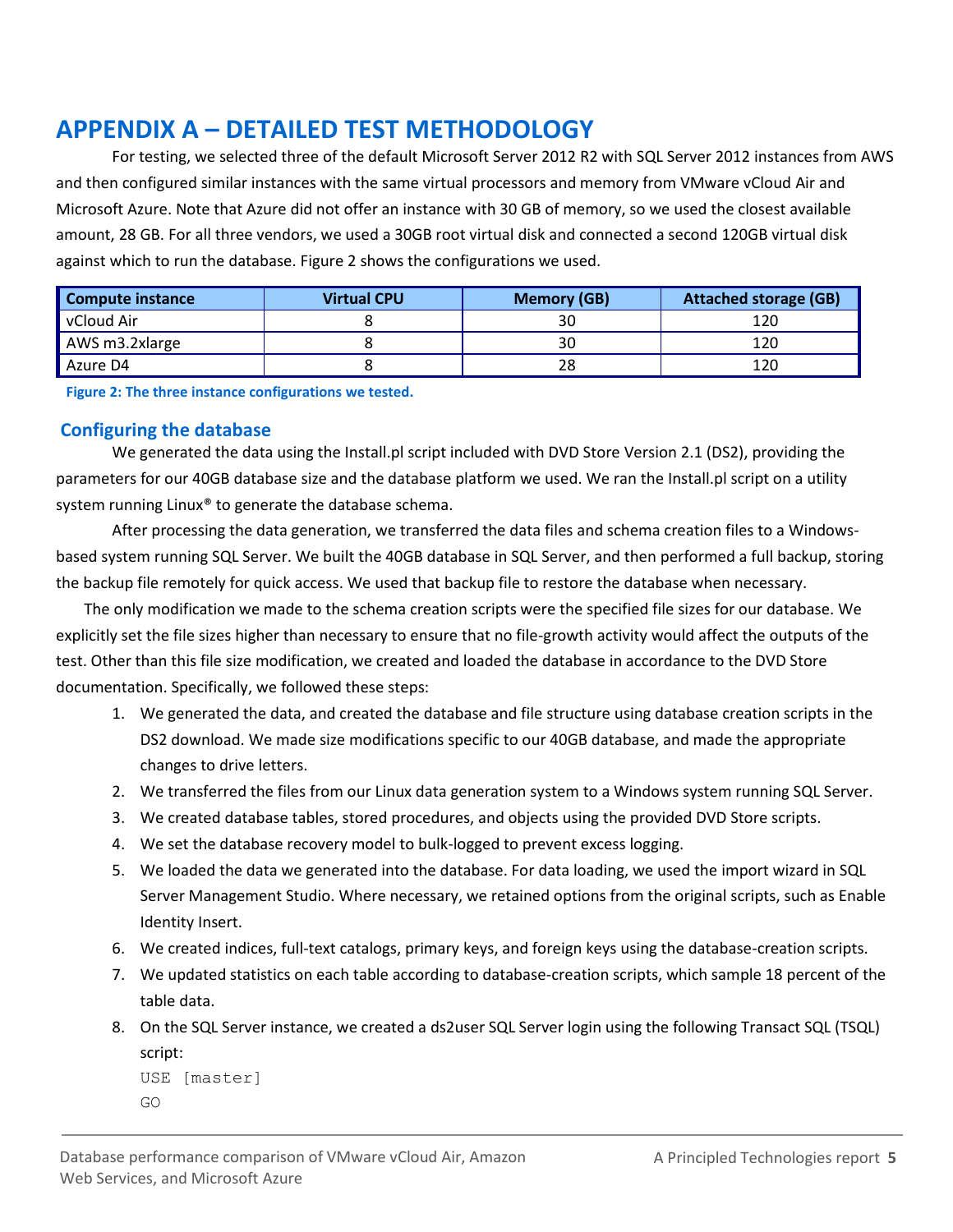```
CREATE LOGIN [ds2user] WITH PASSWORD=N'',
        DEFAULT_DATABASE=[master],
        DEFAULT_LANGUAGE=[us english],
        CHECK_EXPIRATION=OFF,
        CHECK_POLICY=OFF
```
GO

- 9. We set the database recovery model back to full.
- 10. We created the necessary full text index using SQL Server Management Studio.
- 11. We created a database user, and mapped this user to the SQL Server login.
- 12. We then performed a full backup of the database. This backup allowed us to restore the databases to a pristine state.

#### **Running the DVD Store Version 2.1 tests**

For the clients, we used a Microsoft Server 2012 R2 instance for each vendor and made sure it was in the same datacenter. We created a series of batch files, SQL scripts, and shell scripts to automate the complete test cycle. DVD Store outputs an orders-per-minute metric, which is a running average calculated through the test. In this report, we report the last OPM reported by each client/target pair.

We used the following DVD Store parameters for testing:

```
ds2sqlserverdriver.exe --target=<target IP> --ramp_rate=10 --run_time=60 --
n threads=32 --db size=40GB --think time=0 --detailed view=Y --warmup time=5
--csv output=<drive path>
```